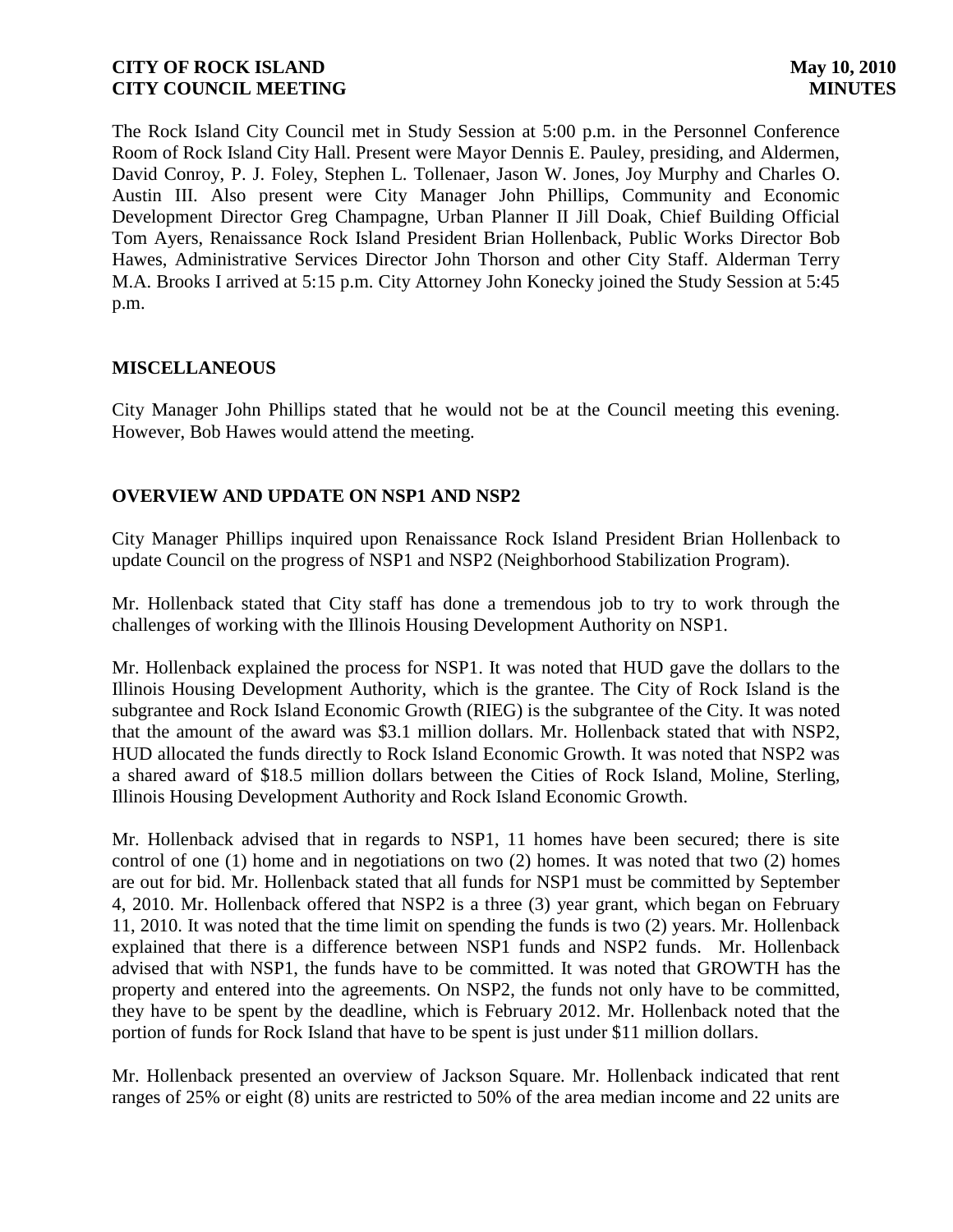income restricted of those earning 120% of the area median income. It was noted that the unit counts include three (3) one (1) bedroom units, 17 two (2) bedroom units and 10 three (3) bedroom units. Mr. Hollenback pointed out that this development is just under \$8.5 million dollars. It was noted that the first mortgage financing is from Modern Woodmen Bank at \$1, 325,000.00 and \$5,908,929.00 of the NSP2 dollars. Mr. Hollenback displayed a slide show of the Jackson Square floor plan.

Mr. Hollenback discussed the New Old Chicago Plan. It was noted that the New Old Chicago Plan is within a three-phase approach, which is a Community Heart (phase-1), then expanded (phase- 2) and Gateway North (phase-3). Mr. Hollenback explained that this is a combination of what is intended to be built, attracting private investment and looking at reinvestment of program income once the homes are sold. Mr. Hollenback advised that all investment activity is targeted within specific census tracts.

Council discussed community as it relates to looking for sites concerning census tracts and ranking elevation of properties. Mr. Hollenback discussed clustering as it relates to the investments.

Mr. Hollenback pointed out that the purpose of this Neighborhood Stabilization is to stabilize neighborhoods and to also stabilize and increase property values. It was noted that all properties that have been bought in regards to Neighborhood Stabilization have been vacant, abandoned or foreclosed with the majority of the properties having been abandoned or foreclosed.

Discussion followed regarding infill new construction as it related to the utilization of NSP funds in targeted areas, which includes the New Old Chicago neighborhood.

Mr. Hollenback stated that outside of the demolition, the first phase of NSP1 and NSP2 is to look at the purchase of vacant, abandoned or foreclosed homes in which there are approximately 30 homes that will be renovated and sold, and the program income will be reinvested. Mr. Hollenback noted that in the new construction component, the first phase will be approximately nine (9) or 10 properties and the program income will continue to cycle back in. The New Old Chicago area will be a three-phase approach. Mr. Hollenback commented that the adaptive reuse of the home component is the 30 units at the former Illinois Oil site. Mr. Hollenback noted that this is a very aggressive investment in the community.

More discussion followed regarding the phases and site control as it relates to the New Old Chicago Neighborhood Plan. Council also discussed process and procedure as it relates to responsibilities of the grantee and subgrantee concerning NSP1 and NSP2 funds. Council further discussed census tracts as it relates to the purchase of targeted properties in specific parts of the City and percentages as it relates to neighborhoods and median income.

Mr. Champagne updated Council on the demolition portion concerning the NSP grants. Mr. Champagne stated that NSP funding in the amount of \$611,000.00 will allow the City to remove between 30 and 35 structures. Mr. Champagne commented that the City looks at the impact on neighborhoods and demolition is the last resort. It was noted that currently, the list is being prepared for the second round of demolition. Mr. Champagne concluded that in several weeks, a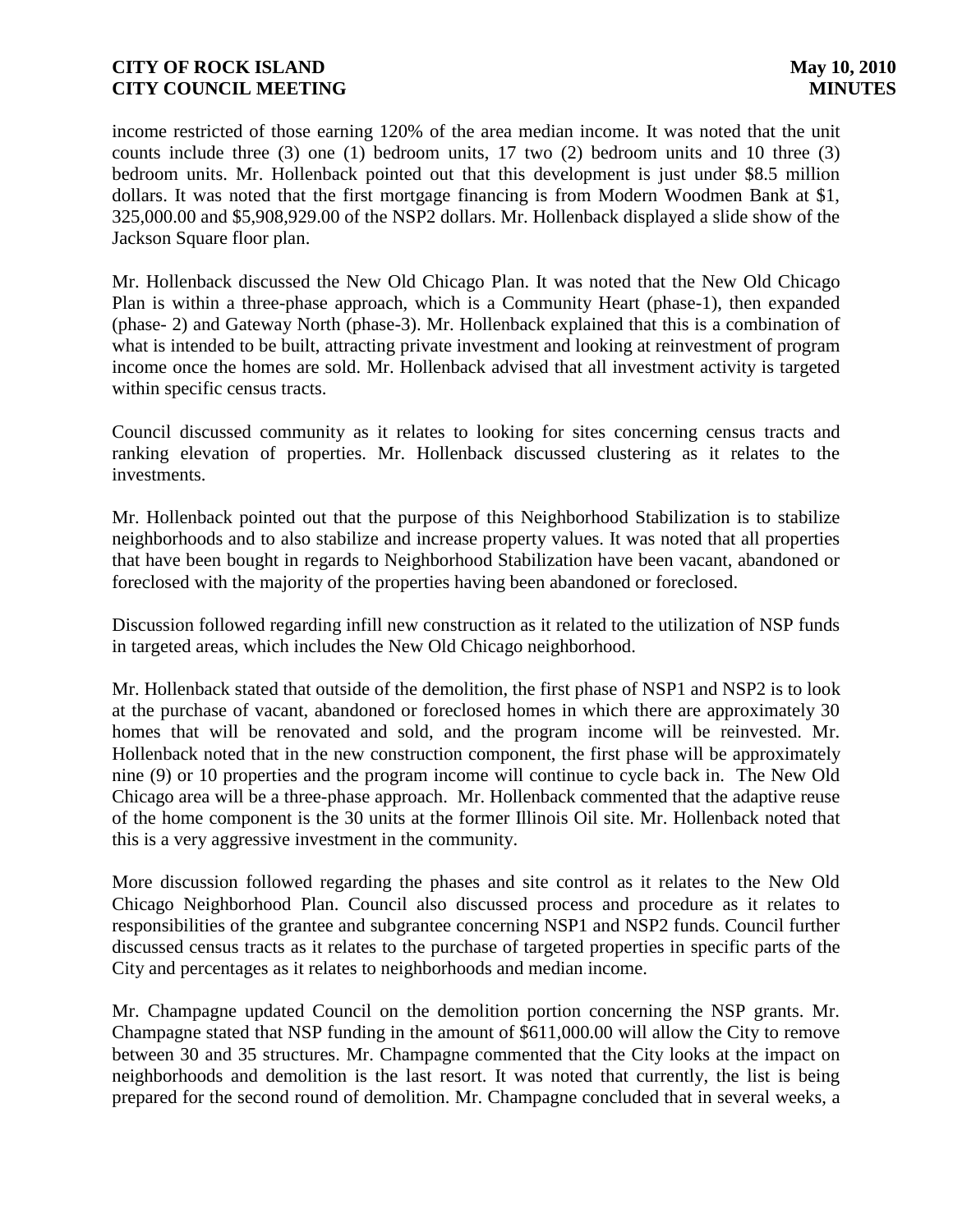development agreement will be put on the Agenda regarding the Jackson Square agreement. It was noted that it would be a modification to that original agreement.

## **PROPOSED CIGARETTE ORDINANCE**

City Manager Phillips stated that the Smoke Free Illinois Act became effective in January of 2008. Mr. Phillips indicated that the state passed no rules to help the City interpret the provisions of that statute. Mr. Phillips pointed out that the Cities of Rock Island, Moline, East Moline and Rock Island County worked together to draft an ordinance, which is based on the state statute to allow for more definition into some of this state statute. In addition, a local ordinance would give the City the ability to enforce it rather than relying on the state statute.

City Manager Phillips then inquired upon Chief Building Official Tom Ayers to explain this need for a smoking ban ordinance.

Mr. Ayers pointed out that when the state statute came out, it did not identify any rules or regulations for enforcement and the language was somewhat vague. In addition, there was a lot that was not covered in the statute. Mr. Ayers indicated that a year later an amendment to the statute came out and it was larger than the original statute, but still there were no regulations or implementation language.

Mr. Ayers stated that the Illinois Department of Public Health has an agency administering the Smoke Free Illinois Act. The City was told that every case that has been appealed has been rejected by the court due to the vagueness of the statutory language. Mr. Ayers stated that even with the amendment to the statute, it is not a complete document. Mr. Ayers added that with the above concerns, Rock Island, Moline, East Moline and Rock Island County met and drafted this Smoking Ban Ordinance to improve the definitions and rules.

Mr. Ayers advised that this proposed ordinance plugs in the gaps and the ordinance parallels the statutory language.

City Attorney Konecky stated that the ordinance will allow for full local enforcement; provides for the use of the Administrative Hearing process and retains the entire amount of levied fines locally.

Council discussed this issue.

City Manager Phillips stated that the ordinance will be put on the Agenda at the next Council Meeting for Council consideration.

## **EXECUTIVE SESSION**

A motion was made by Alderman Austin and seconded by Alderman Conroy to recess to Executive Session on matters of Personnel. The motion carried on a roll call vote. Those voting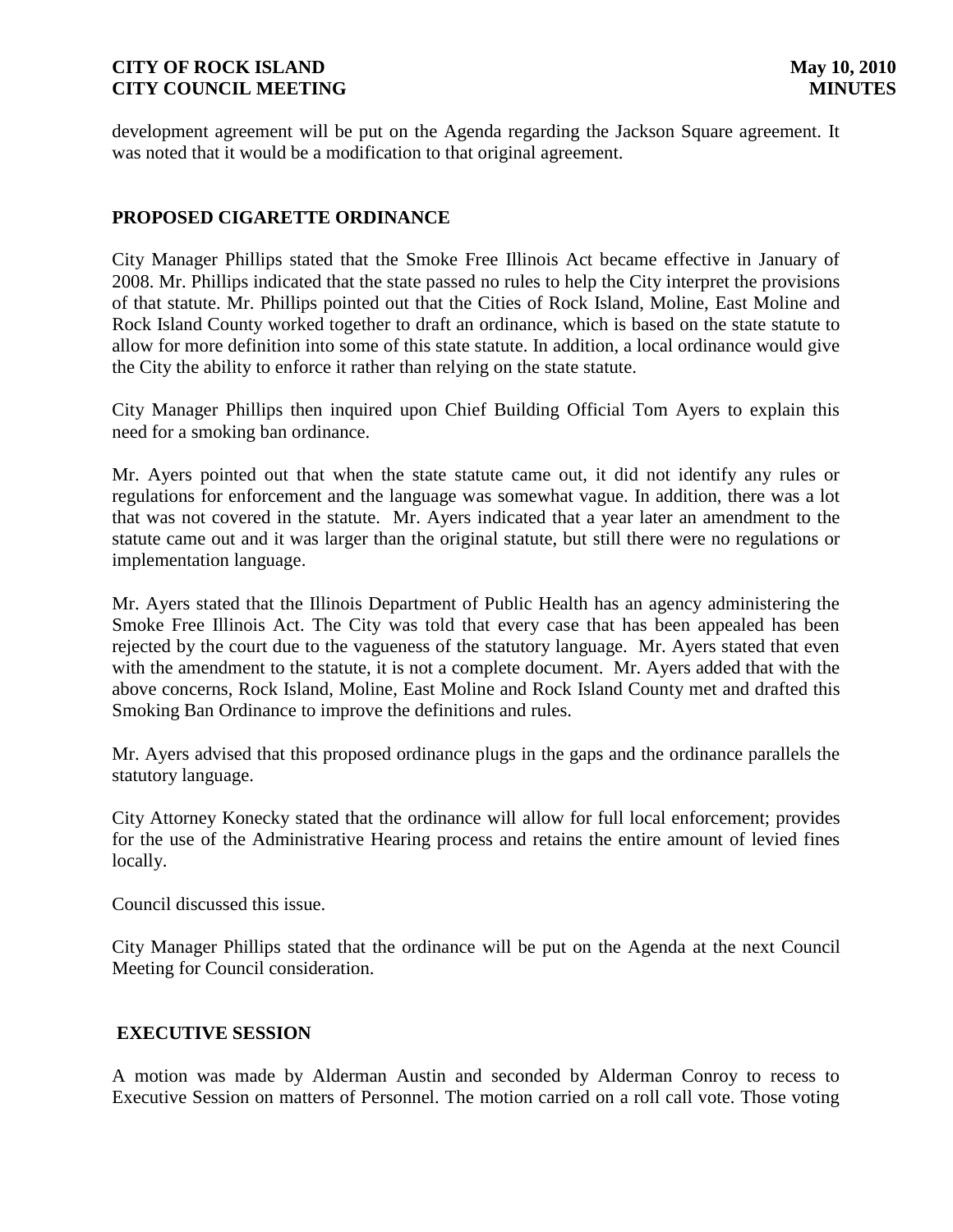Aye being, Alderman Brooks, Alderman Conroy, Alderman Foley, Alderman Tollenaer, Alderman Jones, Alderwoman Murphy and Alderman Austin; those voting No, none. The meeting was recessed at 6:10 p.m.

Mayor Pauley reconvened the regular meeting at 6:16 p.m.

## **ADJOURNMENT**

A motion made by Alderman Jones and seconded by Alderwoman Murphy to adjourn the meeting carried on a roll call vote. Those voting Aye being Alderman Brooks, Alderman Conroy, Alderman Foley, Alderman Tollenaer, Alderman Jones, Alderwoman Murphy and Alderman Austin; those voting No, none. The meeting was adjourned at 6:17 p. m.

> \_\_\_\_\_\_\_\_\_\_\_\_\_\_\_\_\_\_\_\_\_\_\_\_\_\_\_\_\_\_ Aleisha L. Patchin, City Clerk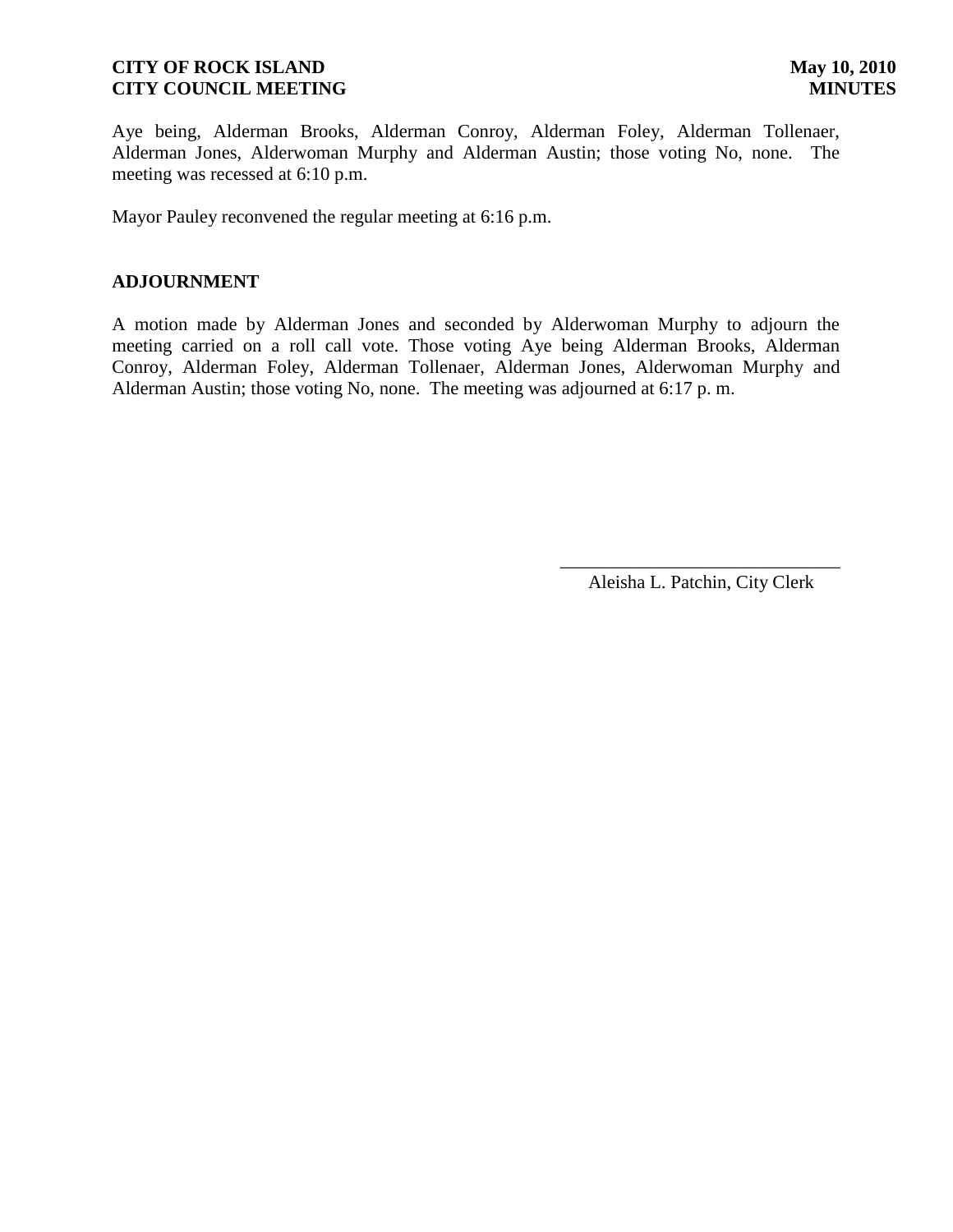Rock Island City Council met in regular session at 6:45 p.m. in Council Chambers of Rock Island City Hall. Present were Mayor Dennis E. Pauley, presiding, and Aldermen Terry M.A. Brooks I, David Conroy, P.J. Foley, Stephen L. Tollenaer, Jason W. Jones, Joy Murphy and Charles O. Austin III. Acting City Manager Bob Hawes was also present. City Manager John Phillips was absent.

## **Introductory Proceedings**

Mayor Pauley called the meeting to order and led in the Pledge of Allegiance to the Flag of the United States of America. Alderman Brooks gave the Invocation.

# Agenda Item #5 **Minutes of the Meeting of May 3, 2010.**

A motion was made by Alderman Austin and seconded by Alderman Jones to approve the Minutes of the Meeting of May 3, 2010 as printed. The motion carried by the following Aye and No vote; those voting Aye being Alderman Brooks, Alderman Conroy, Alderman Foley Alderman Tollenaer, Alderman Jones, Alderwoman Murphy and Alderman Austin; those voting No, none.

## Agenda Item #6 **Update Rock Island by Mayor Pauley.**

Update Rock Island was canceled this week.

### Agenda Item #7

## **Presentation of the first (1) quarter Employee Recognition Award to the City of Rock Island Wellness Committee.**

Mayor Pauley, Administrative Services Director John Thorson and Acting City Manager Bob Hawes presented the Wellness Committee with the first (1) quarter Employee Recognition Award.

Mr. Thorson stated that the Wellness Committee is part of the City's overall Health Care Planning Committee that oversees benefits and decides other things in regards to the City's health care plan. Mr. Thorson indicated that the Wellness Committee is being recognized for their hard work in putting on the City's first Health Fair, which was held on February 24, 2010 at the Rock Island Fitness and Activity Center. Mr. Thorson stated that the Health Fair was a success. It was noted that 55 vendors participated in the Health Fair, 144 City employees were in attendance, and overall, there were 200 visitors that attended the City's first Health Fair.

The Wellness Committee members that were recognized for the first (1) quarter Employee Recognition Award included; Patrick Doherty, Jackie Hendershot, Jeff Hindman, Alma Womack, John Gripp, Cindy Dasso and Don Leatherman.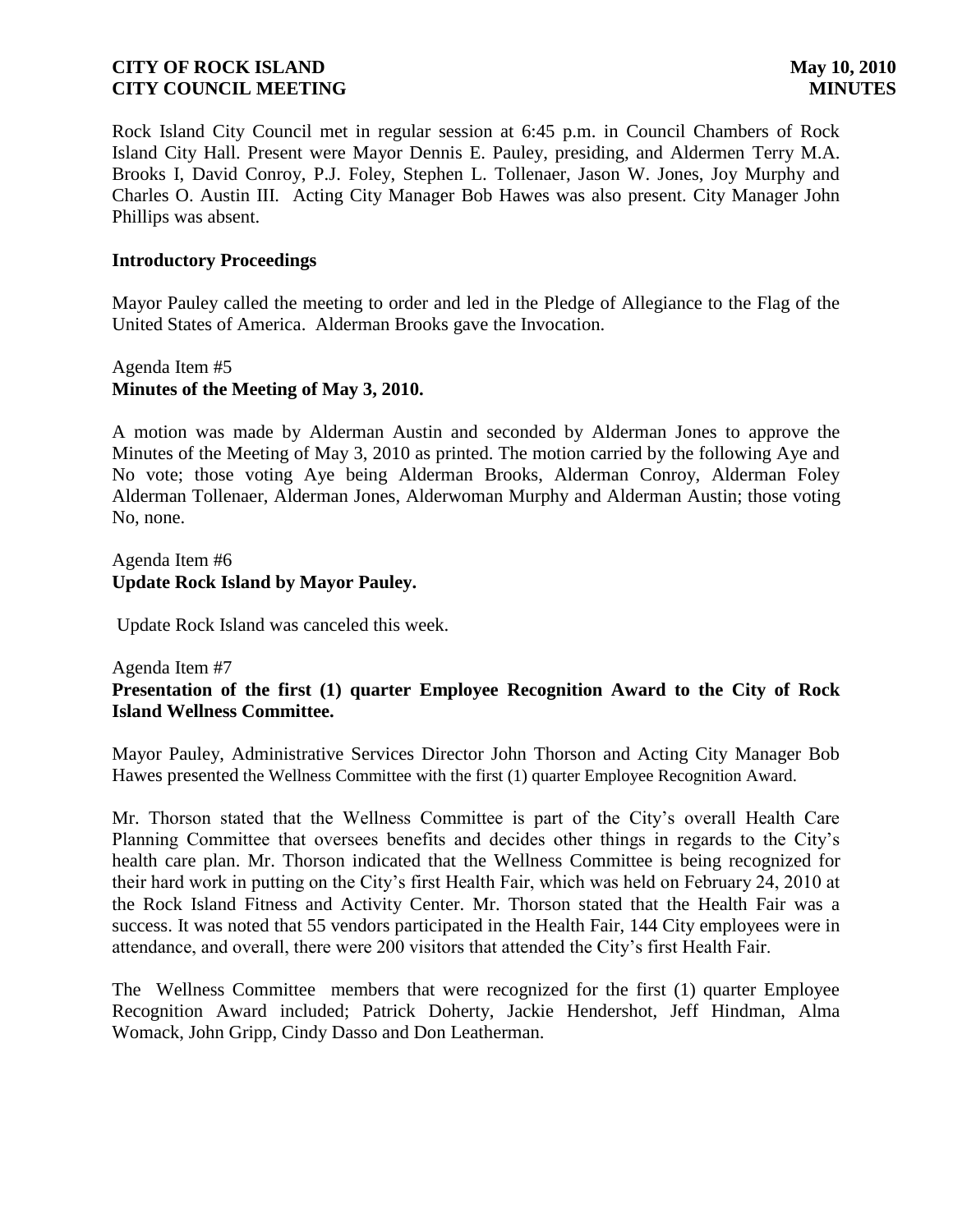## Agenda Item #8 **Presentation by the Quad Cities Convention and Visitors Bureau.**

Joe Taylor, President and CEO of the Quad Cities Convention and Visitors Bureau stepped forward and addressed Council. Mr. Taylor provided Council with an update on the various activities of the bureau. Mr. Taylor thanked Council for their continued support and noted that this year is their 20<sup>th</sup> Anniversary. Mr. Taylor acknowledged Parks and Recreation Director Bill Nelson as being the City representative on the Quad Cities Convention and Visitors Bureau Board, which has a 14 board membership. In addition, Mr. Taylor recognized Bill Renk from Jumer's Casino and Hotel as a member.

Mr. Taylor stated that the Quad Cities Convention and Visitors Bureau oversees the Quad Cities Sports Commission, which brings sporting events to the Quad Cities, and the bureau oversees Experience Quad Cities, which is the new arts, culture and heritage collaboration. Mr. Taylor invited Council to the first Quad Cities State of the Art Luncheon to be held on May 20<sup>th</sup> at the Figge Art Museum. Mr. Taylor noted that this will be the first official function resulting from the Experience Quad Cities group.

Mr. Taylor stated that the bureau has organized and partnered with convention and visitors bureaus in other chambers of commerce to promote this area of the Mississippi River. Mr. Taylor indicated that the bureau continues to partner with the City and Keep Rock Island Beautiful on the operation of the Centennial Bridge Visitors Center, which will open on Saturday, May  $22^{nd}$  in conjunction with the Park Directors Ride. It was noted that they are anxiously awaiting the opening of Schwiebert Riverfront Park. Mr. Taylor mentioned that the Quad City Stallions is a semi-pro football team that will play at Augustana College on Ericson field on several Saturdays in May and June. Mr. Taylor also made mention of a health walk that will take place in June of 2011. Mr. Taylor concluded that the bureau continues to look at regional and local efforts to bring visitors to the Quad Cities.

Mayor Pauley stated that the Quad Cities Convention and Visitors Bureau continues in its efforts to do a great job of promoting the Quad Cities.

# Agenda Item #9 **Presentation of the Rock Island Historic Preservation Awards.**

Mayor Pauley inquired upon Ms. Linda Anderson, representing the Rock Island Preservation Society to join him at the podium for the award ceremony.

Ms. Anderson stated that from its early beginnings, the Rock Island Preservation Society has advocated historic preservation and the role it plays in economic development and the quality of life. Ms. Anderson presented a slide show list of 100 of the City's Most Significant Unprotected Structures. Ms. Anderson commented that the Illinois Historical Society presented the Rock Island Preservation Commission with an award of superior achievement for this project last month.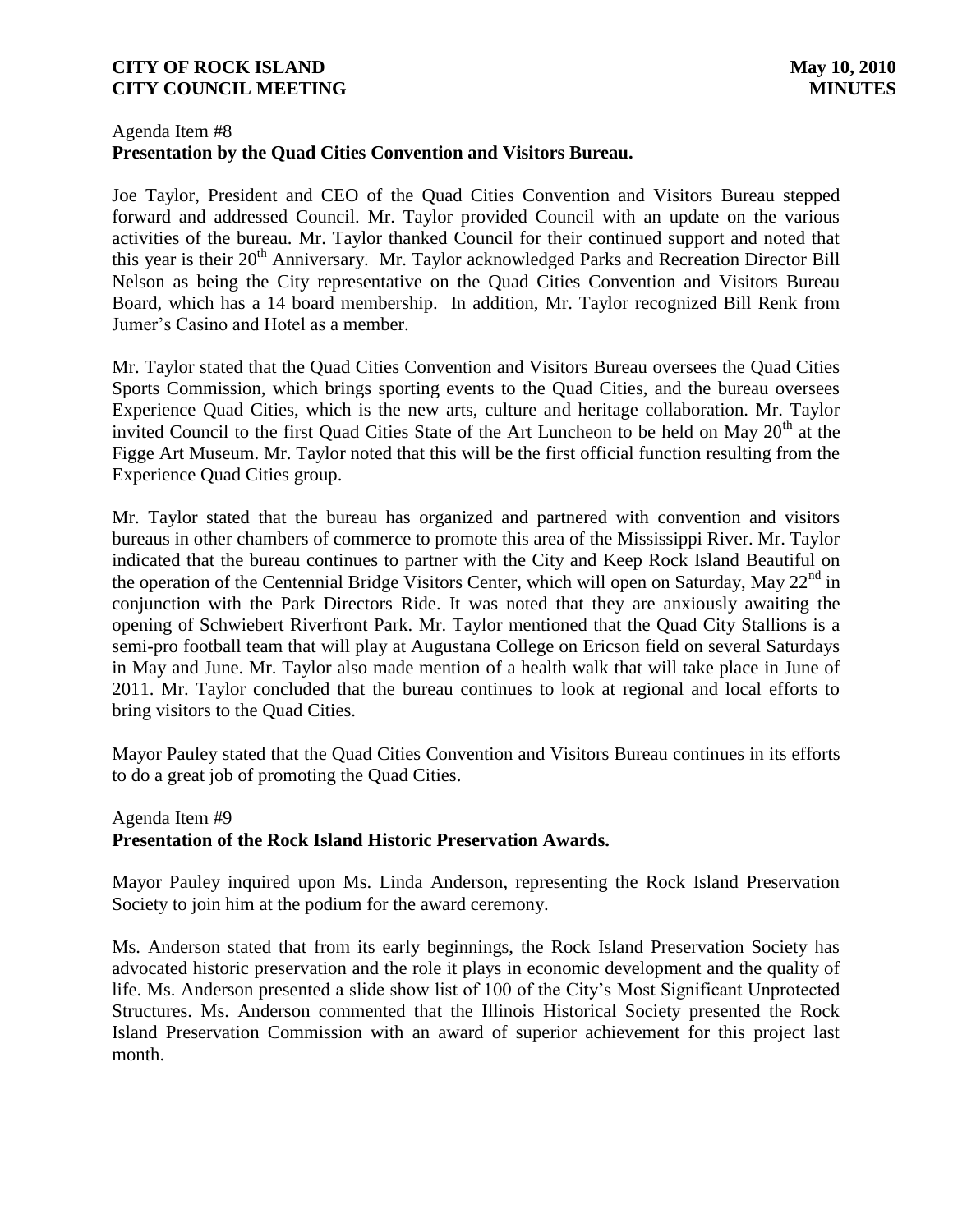Ms. Anderson stated that each year, the Preservation Society honors individuals, groups or businesses that have made special efforts to preserve or restore historic structures in the community. Ms. Anderson noted that the theme for this year is "Old is the New Green."

Ms. Anderson announced the first award, which was a Certificate of Recognition to Jon and Rochelle Schrader for a historically appropriate new garage. Colette Spurgetis was presented with the second Certificate of Recognition for the replacement of damaged historical copper gutters at 1617 21<sup>st</sup> Street. The third Certificate of Recognition went to Pedro Barrera for porch restoration at  $618\,45^{\text{th}}$  Street.

Ms. Anderson then presented an award to McKesson Lofts at 110 19<sup>th</sup> Street for an adaptive reuse of a historic building. Brian Hollenback accepted the award. A special award for continued maintenance was given to the Dingeldein Family for 150 years of maintenance of the Dingeldein Wine Hall and House.

The four Historic Preservation Awards for home restoration were presented to Honorees; Debbie Lee 4506 9<sup>th</sup> Avenue for exterior siding restoration; Gary and Linda Rowe at 1231 21<sup>st</sup> Street for porch restoration; Lendol and Kathy Calder at  $605 \, 23<sup>rd</sup>$  Street for porch restoration; and Gene and Jody Zwiefel at 1330 20<sup>th</sup> Street for stair restoration.

After the awards were distributed, pictures were taken with the Mayor and winning recipients.

# Agenda Item #10 **Proclamation declaring the month of May as National Preservation Month.**

Mayor Pauley read the Proclamation declaring the month of May as National Preservation Month. Ms. Linda Anderson, a representative with the Rock Island Preservation Society stepped forward and accepted the Proclamation. Ms. Anderson thanked the Mayor, Council and the City of Rock Island for the Proclamation.

### Agenda Item #11 **Proclamation declaring May 15, 2010 as Armed Forces Day.**

Mayor Pauley made reference to the Proclamation declaring May 15, 2010 as Armed Forces Day.

# Agenda Item #12 **Proclamation declaring Saturday, May 15, 2010 as ComedySportz Day.**

Mayor Pauley read the Proclamation declaring Saturday, May 15, 2010 as ComedySportz Day. Jeff Adamson accepted the Proclamation.

Mr. Adamson thanked the Mayor and Council for the Proclamation and their support for the past 20 years.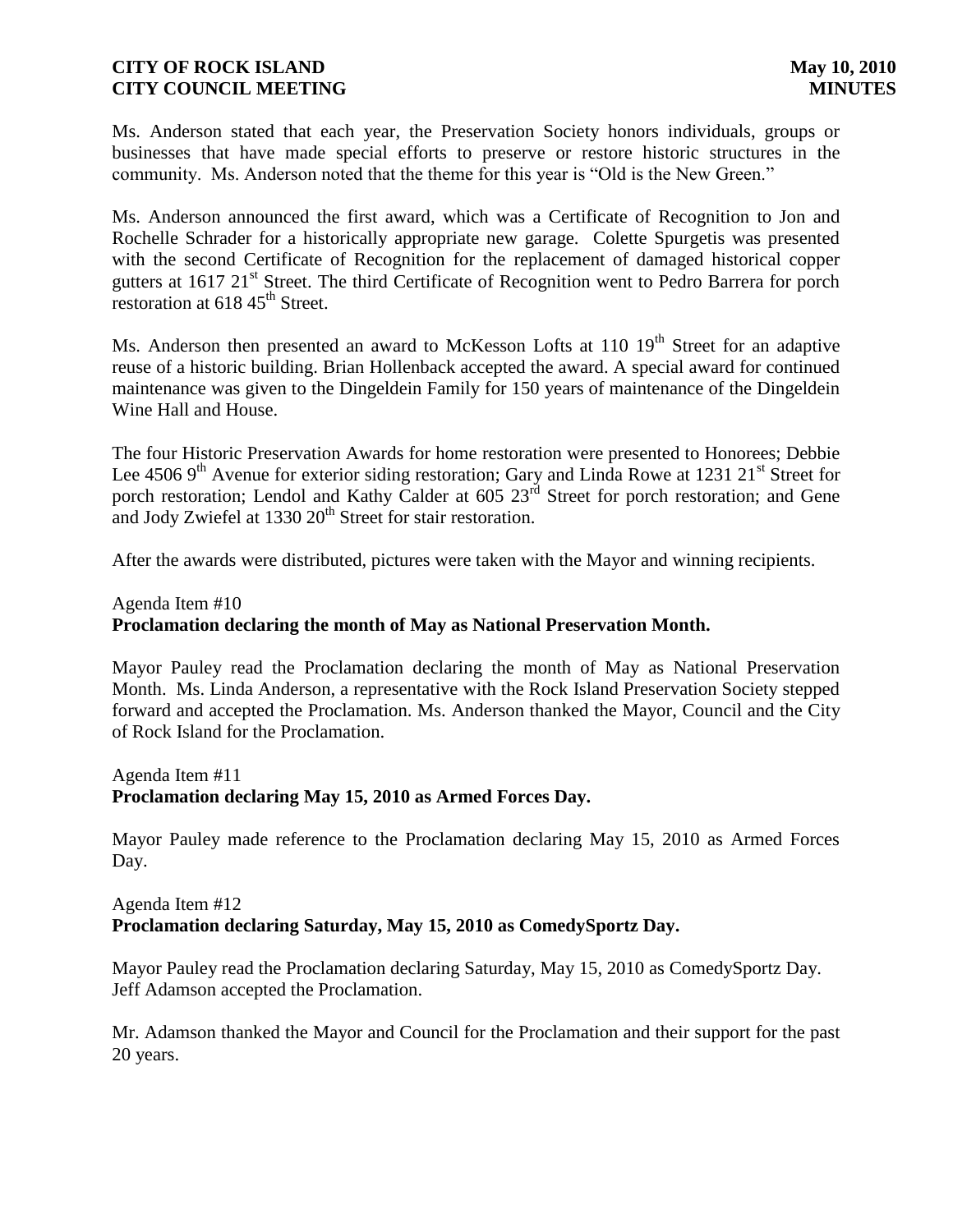# Agenda Item #13 **Proclamation declaring May 15 through May 21, 2010, as QC In Motion Week.**

Mayor Pauley read the Proclamation declaring May 15 through May 21, 2010, as QC In Motion Week.

Dan Osterman from the Bike Task Force accepted the Proclamation. Mr. Osterman thanked the Mayor and Council for the Proclamation. Mr. Osterman stated that it is great to see all of the Quad Cities working together to improve health and wellness in the communities.

Parks and Recreation Director Bill Nelson commented on some of the activities that will be held during this particular week, which include; Bike to Work Week, Employee Health and Fitness Walking Day and the Park Director's Bike Ride. Mr. Nelson stated this is all about trying to get people outside to be active.

# Agenda Item #14 **Proclamation declaring May 16, through May 22, 2010 as National Public Works Week.**

Mayor Pauley read the Proclamation declaring May 16, through May 22, 2010 as National Public Works Week.

Public Works Director Bob Hawes accepted the Proclamation. Mr. Hawes thanked the Mayor and Council for the Proclamation and stated that an open house will not be held this year at Public Works. However, there will be an event held at the Hydropower Plant in June or July.

## Agenda Item #15 **A Special Ordinance authorizing acquisition of property located at 919 7th Avenue**.

It was moved by Alderwoman Murphy, seconded by Alderman Conroy to consider, suspend the rules and pass the Ordinance. The motion carried by the following Aye and No vote: those voting Aye being Alderman Brooks, Alderman Conroy, Alderman Foley, Alderman Tollenaer, Alderman Jones, Alderwoman Murphy and Alderman Austin; those voting No, none.

# Agenda Item #16 **CLAIMS**

It was moved by Alderman Austin, seconded by Alderman Conroy to accept the following reports and authorize payment as recommended. The motion carried by the following Aye and No vote: those voting Aye being Alderman Brooks, Alderman Conroy, Alderman Foley, Alderman Tollenaer, Alderman Jones, Alderwoman Murphy and Alderman Austin; those voting No, none.

a. Report from the Administrative Services Department regarding payment in the amount of \$5,066.50 to Theresa Wright and payment in the amount of \$1,189.50 to Health Care Service Corporation for General Liability Claims.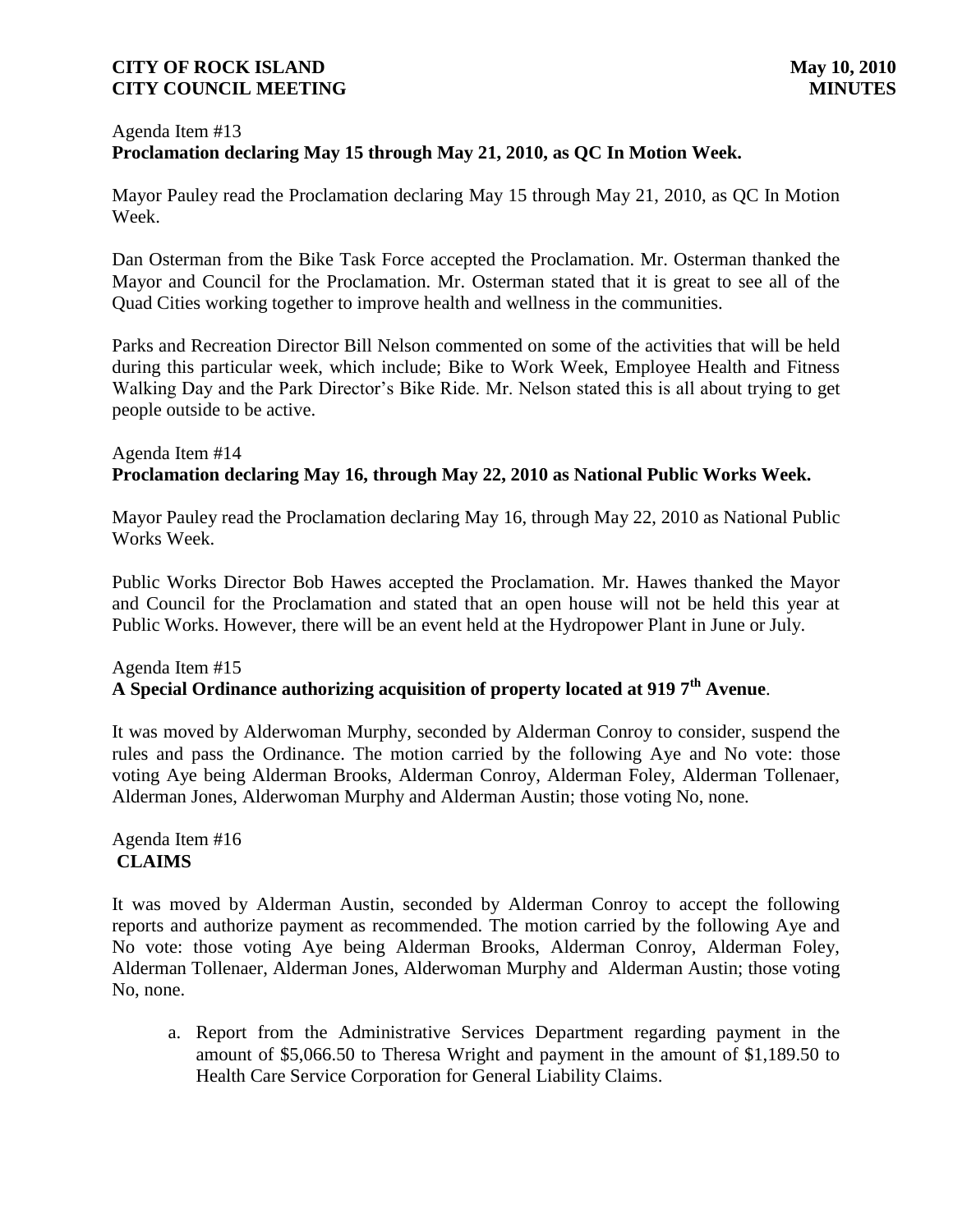- b. Report from the Administrative Services Department regarding payment in the amount of \$3,000.00 to Josephine Hunter for General Liability Claims.
- c. Report from the Administrative Services Department regarding payment in the amount of \$18,719.19 to Crawford & Company for Worker's Compensation settlement for Tracey Ott.
- d. Report from the Public Works Department regarding payment #2 in the amount of \$25,624.35 to Valley Construction Company for services provided for the Entry Way Signs project. (130)
- e. Report from the Public Works Department regarding payment #2 in the amount of \$48,865.04 to Valley Construction Company for services provided for the MidAmerican Substation Landscape Screen project. (131)

# Agenda Item #17 **Claims for the week of April 30 through May 6 in the amount of \$1,273,319.29.**

Alderman Foley moved and Alderman Conroy seconded to allow the claims. The motion carried by the following Aye and No vote: those voting Aye being Alderman Brooks, Alderman Conroy, Alderman Foley, Alderman Tollenaer, Alderman Jones, Alderwoman Murphy and Alderman Austin; those voting No, none.

# Agenda Item #18 **Payroll for the weeks of April 19 through May 2 in the amount of \$1,188,075.91.**

Alderman Austin moved and Alderman Foley seconded to allow the payroll. The motion carried by the following Aye and No vote: those voting Aye being Alderman Brooks, Alderman Conroy, Alderman Foley, Alderman Tollenaer, Alderman Jones, Alderwoman Murphy and Alderman Austin; those voting No, none.

# Agenda Item #19 **Report from the Fire Department regarding an agreement for Quad City Area Incident Management Team Mutual Aid.**

It was moved by Alderwoman Murphy, seconded by Alderman Foley to approve the agreement as recommended and authorize the City Manager to execute the contract documents.

Discussion followed. Alderman Austin inquired upon Fire Chief Doug Vroman to explain what incident management entails and as to what citizens can expect from this agreement.

Chief Vroman stated that currently, several mutual aid agreements are utilized for fire suppression and law enforcement. It was noted that there is a practice where resources are shared in times of need. Chief Vroman pointed out that this is another step in that direction with the incident management level of response. Chief Vroman indicated that currently, an Incident Management Team is being developed in the Quad City area with professionals in emergency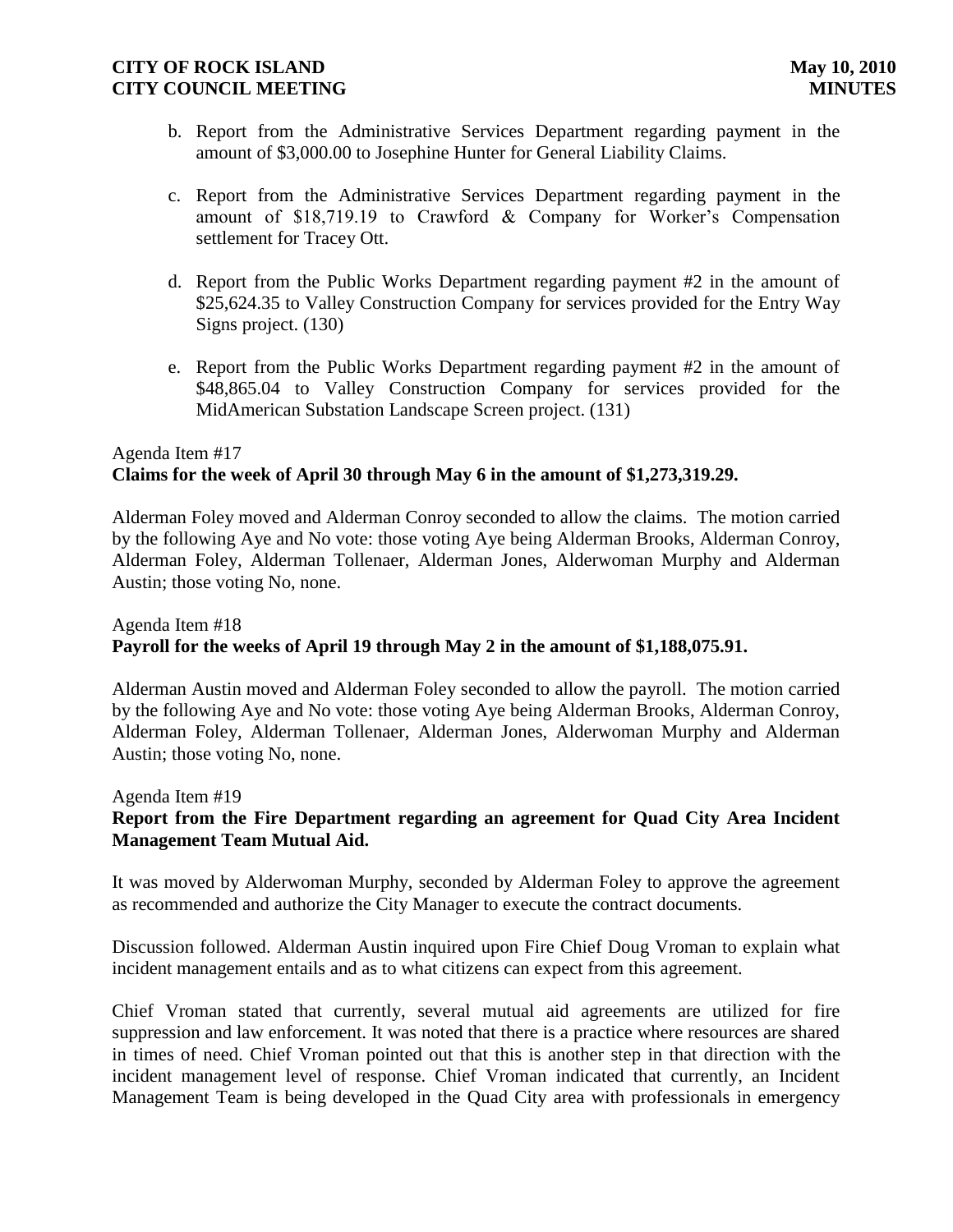management working together doing training exercises and planning events. Chief Vroman added that this provides a tool for a resource to help manage large scale complex incidents.

After discussion, the motion carried by the following Aye and No vote: those voting Aye being Alderman Brooks, Alderman Conroy, Alderman Foley, Alderman Tollenaer, Alderman Jones, Alderwoman Murphy and Alderman Austin; those voting No, none.

## Agenda Item #20

**Report from the Community and Economic Development Department regarding a contract with EnviroNet, Inc. for Phase I environmental site assessment services for the Jackson Square property located at 321 24th Street.**

Alderman Conroy moved and Alderman Foley seconded to approve the contract as recommended and authorize the City Manager to execute the contract documents. The motion carried by the following Aye and No vote: those voting Aye being Alderman Brooks, Alderman Conroy, Alderman Foley, Alderman Tollenaer, Alderman Jones, Alderwoman Murphy and Alderman Austin; those voting No, none.

### Agenda Item #21

**Report from the Finance Department regarding an adjustment to the Fiscal Year 2011 Budget, recommending an adjustment to the Debt Service Fund in the amount of \$132,214.50**.

Alderman Conroy moved and Alderman Foley seconded to approve the budget adjustment as recommended. The motion carried by the following Aye and No vote: those voting Aye being Alderman Brooks, Alderman Conroy, Alderman Foley, Alderman Tollenaer, Alderman Jones, Alderwoman Murphy and Alderman Austin; those voting No, none.

### Agenda Item #22

**Report from the Finance Department regarding adjustments to the Fiscal Year 2011 Budget, recommending transferring funds from the Community and Economic Development Fund and the TIF #5-Columbia Park Fund to the Debt Service Fund in the total amount of \$240,390.00.**

It was moved by Alderman Conroy, seconded by Alderman Jones to approve the adjustments as recommended. The motion carried by the following Aye and No vote: those voting Aye being Alderman Brooks, Alderman Conroy, Alderman Foley, Alderman Tollenaer, Alderman Jones, Alderwoman Murphy and Alderman Austin; those voting No, none.

### Agenda Item #23

## **Report from the Public Works Department regarding surplus vehicles, equipment and parts, recommending that the items be declared as surplus.**

Alderman Jones moved and Alderwoman Murphy seconded to approve the request as recommended and authorize staff to dispose of the items at the May 22, 2010 City Auction or in a manner that is advantageous to the City. The motion carried by the following Aye and No vote: those voting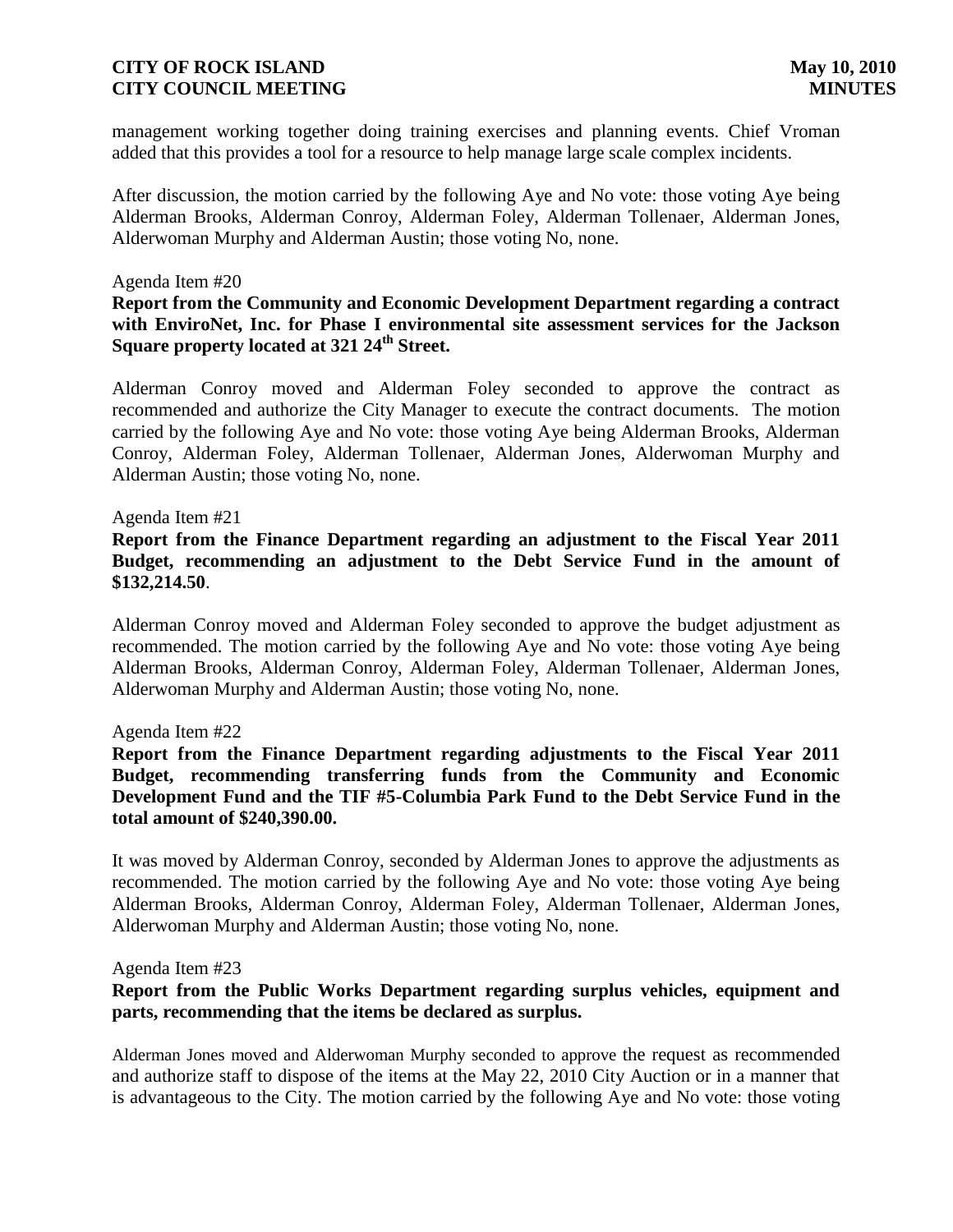Aye being Alderman Brooks, Alderman Conroy, Alderman Foley, Alderman Tollenaer, Alderman Jones, Alderwoman Murphy and Alderman Austin; those voting No, none

#### Agenda Item #24

**Report from the Community and Economic Development Department regarding a Resolution setting a Public Hearing for Monday, July 12, 2010 at 6:45 p. in City Council Chambers to consider an amendment to the Tax Increment Financing Redevelopment Plan and Project for the Downtown Redevelopment Project Area.**

It was moved by Alderman Foley, seconded by Alderman Tollenaer to adopt the Resolution as recommended. The motion carried by the following Aye and No vote: those voting Aye being Alderman Brooks, Alderman Conroy, Alderman Foley, Alderman Tollenaer, Alderman Jones, Alderwoman Murphy and Alderman Austin; those voting No, none.

### Agenda Item #25

**Report from the Community and Economic Development Department regarding a request from the Rock Island Economic Growth Corporation for an amendment to an approved preliminary Planned Unit Development (PUD) and Riverfront Corridor Overlay District Site Plan at 321 and 327 24th Street.** 

It was moved by Alderwoman Murphy, seconded by Alderman Jones to approve the request as recommended. The motion carried by the following Aye and No vote: those voting Aye being Alderman Brooks, Alderman Conroy, Alderman Foley, Alderman Tollenaer, Alderman Jones, Alderwoman Murphy and Alderman Austin; those voting No, none.

### Agenda Item #26

## **Report from the Traffic Engineering Committee regarding requests for traffic configurations to facilitate safe travel to and from the Rock Island Center for Math and Science.**

It was moved by Alderwoman Murphy, seconded by Alderman Austin to approve the recommendations as stated in the report and refer to the City Attorney for an Ordinance.

Alderman Jones made a motion to amend the motion to include the installation of a four-way stop at  $22<sup>nd</sup>$  Street and  $17<sup>th</sup>$  Avenue, Alderman Brooks seconded the motion. The motion carried by the following Aye and No vote: those voting Aye being Alderman Brooks, Alderman Conroy, Alderman Foley, Alderman Tollenaer, Alderman Jones, Alderwoman Murphy and Alderman Austin; those voting No, none.

Discussion followed. Mr. Terry Anderson of 1704 22<sup>nd</sup> Street stepped forward. Mr. Anderson stated that he disagreed with the Traffic Engineering Committee's recommendation to not allow parking on  $24<sup>th</sup>$  Street to the east side of Highland Park during the arrival and dismissal times of school. Mr. Anderson encouraged Council to amend that recommendation. Mr. Anderson also voiced concerns regarding traffic on brick streets as it relates to damaging the brick streets.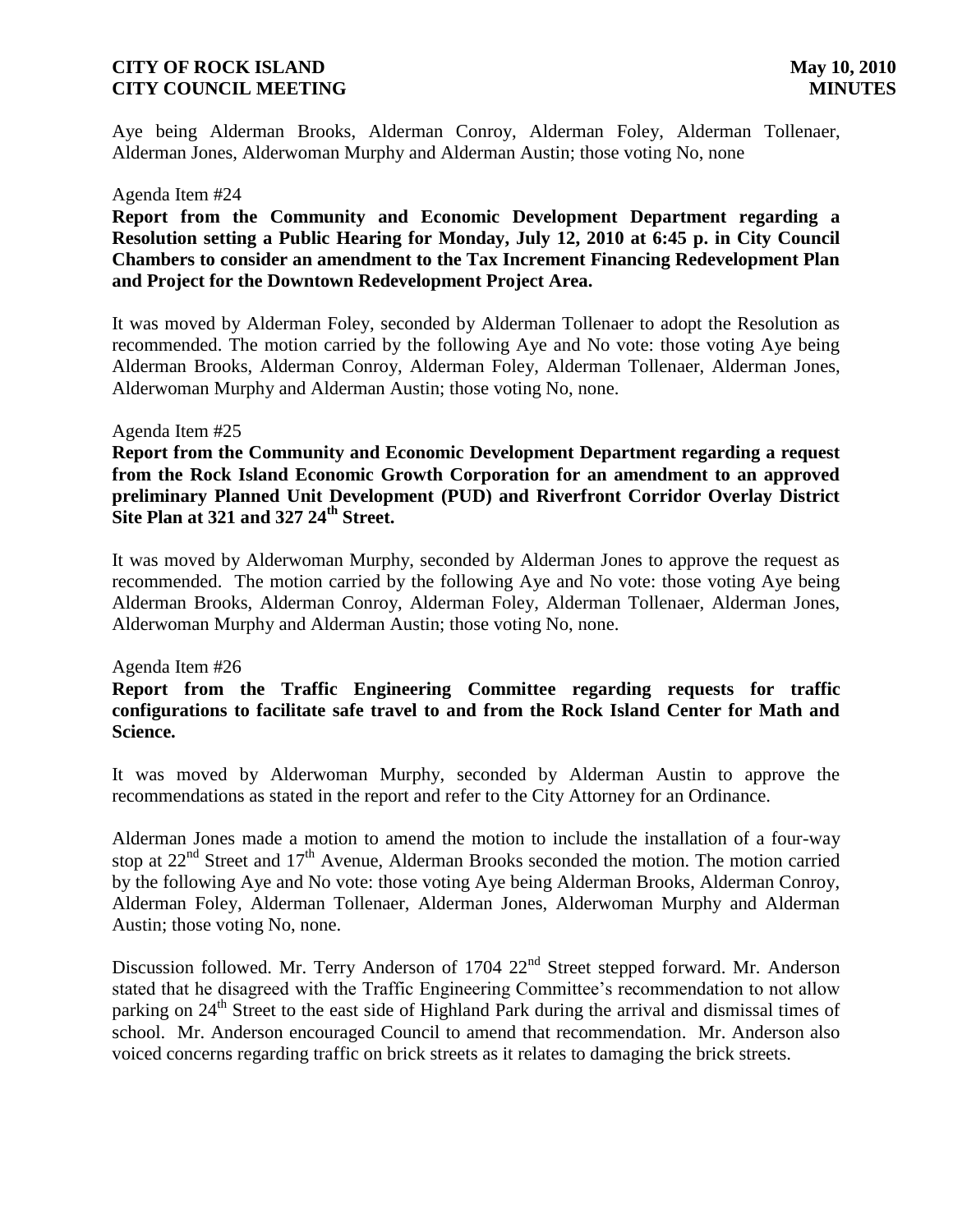Alderman Austin stated that everyone may never be in 100% agreement. However, if something happens, it could be changed.

Mr. Hawes stated that a letter was sent to the property owners that lived on those two (2) blocks on  $24<sup>th</sup>$  Street. The majority of owners responded; four (4) to three (3) in opposition that did not want to lose the parking.

Alderman Conroy discussed Mr. Anderson's requests and stated that it would be unfair for Council to change the recommendations before them without notifying the people on 24<sup>th</sup> Street.

More discussion followed regarding snow removal and sidewalks. After discussion, the main motion reads as follows:

It was moved by Alderwoman Murphy, seconded by Alderman Austin to approve the recommendations as stated in the report, and to include the installation of a four-way stop at 22nd Street and  $17<sup>th</sup>$  Avenue and refer to the City Attorney for an Ordinance. The motion carried by the following Aye and No vote: those voting Aye being Alderman Brooks, Alderman Conroy, Alderman Foley, Alderman Tollenaer, Alderman Jones, Alderwoman Murphy and Alderman Austin; those voting No, none.

## Agenda Item #27

**Report from the Community and Economic Development Department regarding travel plan implementation expenses for the Rock Island Center for Math and Science, recommending approval of carryover Community Development Block Grant funds in the amount of \$80,000.00 for sidewalk and crossing signal installation as recommended in the Center for Math and Science Travel Plan.**

Alderman Jones moved and Alderman Foley seconded to approve the carryover Community Development Block Grant funds as recommended and authorize the Engineering Division to prepare plans and specifications and bid the project. The motion carried by the following Aye and No vote: those voting Aye being Alderman Brooks, Alderman Conroy, Alderman Foley, Alderman Tollenaer, Alderman Jones, Alderwoman Murphy and Alderman Austin; those voting No, none.

### Agenda Item #28

## **Report from the Mayor regarding appointments and reappointments to Neighborhood Partners, Preservation Commission and Planning Commission.**

It was moved by Alderman Tollenaer, seconded by Alderman Foley to approve the appointments and reappointments as recommended. The motion carried by the following Aye and No vote: those voting Aye being Alderman Brooks, Alderman Conroy, Alderman Foley, Alderman Tollenaer, Alderman Jones, Alderwoman Murphy and Alderman Austin; those voting No, none.

Ethel Bassett was reappointed to Neighborhood Partners with a term to expire in February of 2013.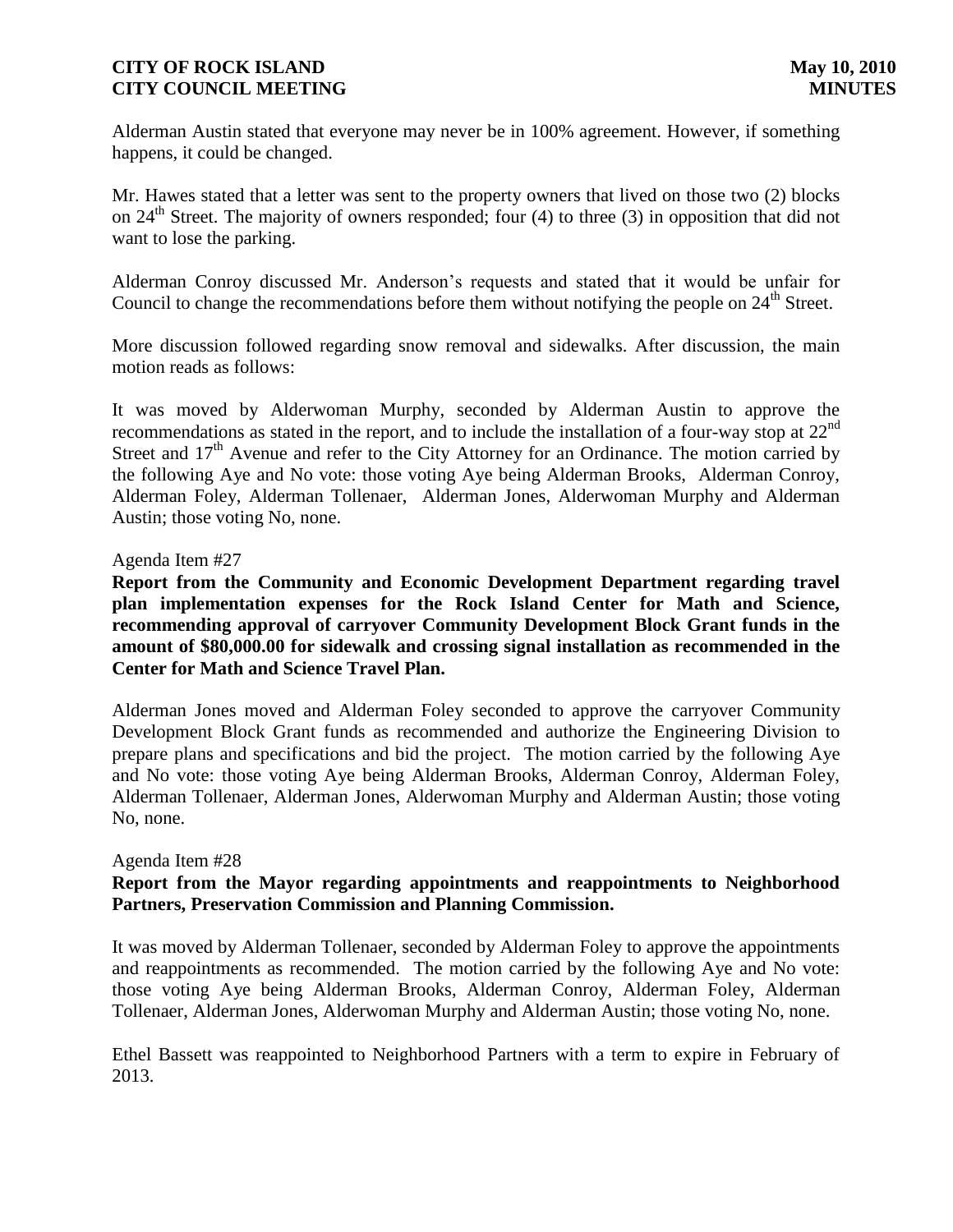Emily Dipple was appointed to Neighborhood Partners with a term to expire in 2013, and Linda Johnson was appointed to Neighborhood Partners with a term to expire in 2011.

David Cordes was reappointed to the Preservation Commission with a term to expire on March 31, 2013.

Stephen Warren and John Strieter were appointed to the Preservation Commission with terms to expire on March 31, 2013.

Lori Swanson was reappointed to the Planning Commission with a term to expire on April 30, 2013.

## Agenda Item #29

## **Report from the Mayor regarding a reappointment to the Rock Island Library Board.**

Alderman Tollenaer moved and Alderman Foley seconded to approve the reappointment as recommended. The motion carried by the following Aye and No vote: those voting Aye being Alderman Brooks, Alderman Conroy, Alderman Foley, Alderman Tollenaer, Alderman Jones, Alderwoman Murphy and Alderman Austin; those voting No, none.

Evie White was reappointed to the Rock Island Library Board with a term to expire on April 30, 2013.

## Agenda Item #30 **Items from the City Manager's Memorandum Packet.**

Acting City Manager Bob Hawes did not have any items to discuss.

Alderman Austin stated that the Citizen of the Year Committee has convened. Alderman Austin commented that he along with Alderman Foley are Co-chairs this year. Alderman Austin added that this is an opportunity to help the committee recognize some deserving citizens. Alderman Austin stated that there are eight (8) categories for Citizen of the Year, which include; Business, Professional, Organization, Education, Youth, City Employee and Individual. Alderman Austin offered that the last category is Honorary Citizen for a person that does not live in the City of Rock Island. Alderman Austin added that the deadline for the Citizen of the Year award nominations is Friday, June 11, 2010. Alderman Austin encouraged everyone to nominate someone that they feel deserves to win the award. It was noted that Alderman Austin, Alderman Foley and the City Clerk may be contacted for a nomination form or call City Hall at 732-2010.

Alderman Jones encouraged all citizens to attend the Broadway Tour of Homes on Sunday, May 16, 2010 from 11:00 a.m. to 5:00 p.m.

Alderwoman Murphy reminded everyone to Shop Rock Island. Alderwoman Murphy stated that Saukie and Highland Spring Golf courses are both 18 hole golf courses. Alderwoman Murphy indicated that both golf courses have a Pro-Shop at the clubhouse. Alderwoman Murphy pointed out that currently, there is a special, which includes; pay for nine (9) holes of golf and play 18